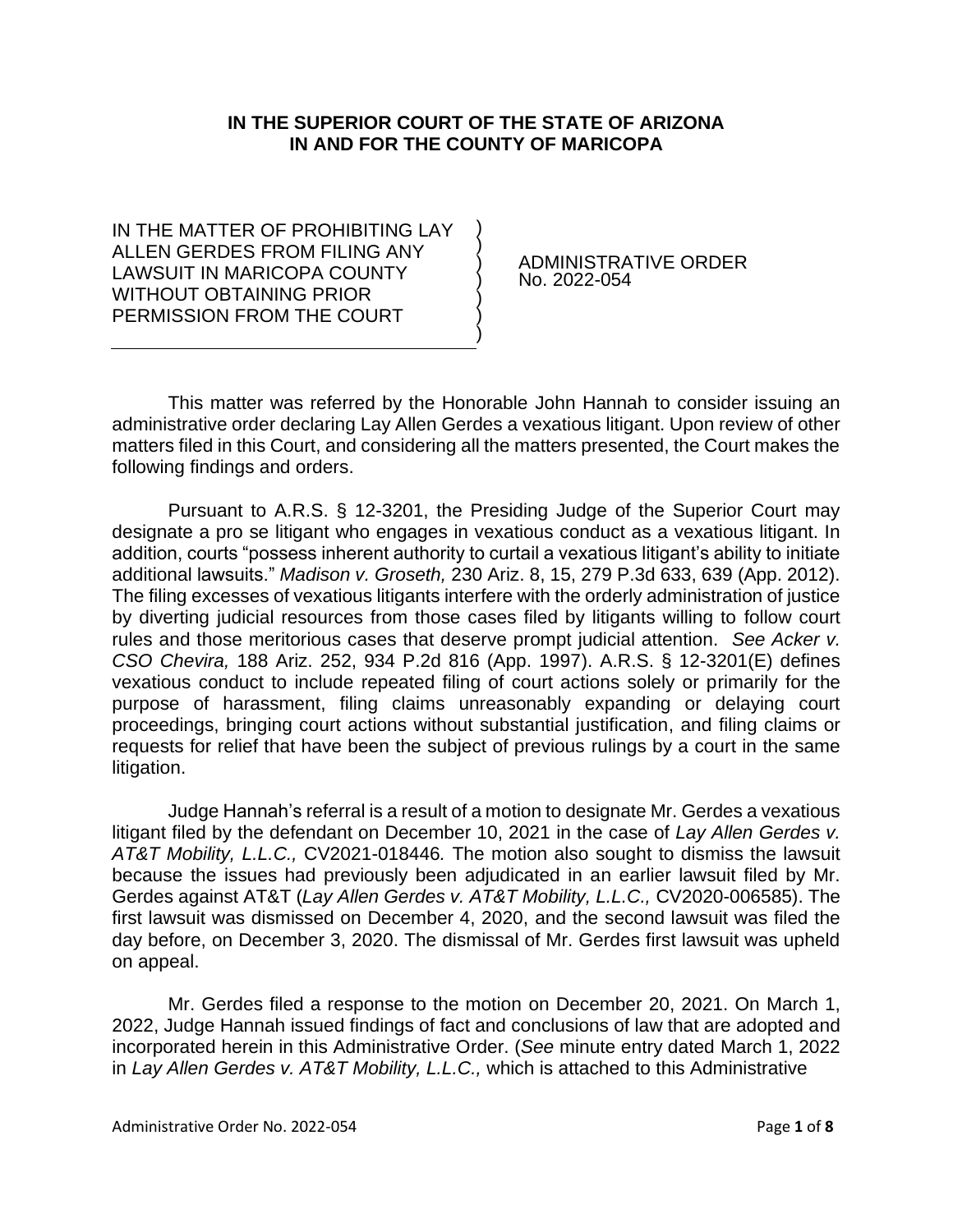Order as "Attachment A".) Judge Hannah also dismissed Mr. Gerdes' second lawsuit against AT&T because it was an attempt to litigate the same cause of action as in the first lawsuit and was therefor barred by the doctrine of res judicata. The second lawsuit against AT&T was brought without substantial justification and for the harassment of the defendant.

Mr. Gerdes has also filed numerous other lawsuits against various companies doing business in Maricopa County, including:

- *Gerdes v. Founders Healthcare, L.L.C.*, CV2015-000187 (dismissed for lack of service)
- *Gerdes v. Caldwell and Ober Law Office,* CV2013-015596 (dismissed by stipulation of the parties)
- *Gerdes v. Camelback Self Storage*, CV2016-015202 (dismissed by stipulation of the parties)
- *Gerdes v. Dunlap and Magee, et. al.*, CV2018-007511 (dismissed pursuant to Rule 12(b)(6))
- *Gerdes v. Theofore Horowitz, et.al.*, CV2018-013127 (dismissed pursuant to Rule 12(b)(6))
- *Gerdes v. Valley Wise Health Foundation*, CV2020-010771 (dismissed pursuant to Rule 12(b)(6))
- *Gerdes v. Gorman Property Management*, CV2020-010769 (still active)
- *Gerdes v. Dunlap & Magee Property Management*, CV2020-009870 (still active)
- *Gerdes v. La Porte Chrysler*, CV2020-004996 (dismissed pursuant to Rule 12(b)(6))
- *Gerdes v. Rally Sport Classics*, CV2020-004997 (dismissed for lack of prosecution)
- *Gerdes v. The Chevy Store*, CV2020-004974 (dismissed pursuant to Rule 12(b)(6))
- *Gerdes v. Dunlap & Magee, et. al.* CV2020-002031 (dismissed pursuant to Rule 12(b)(6))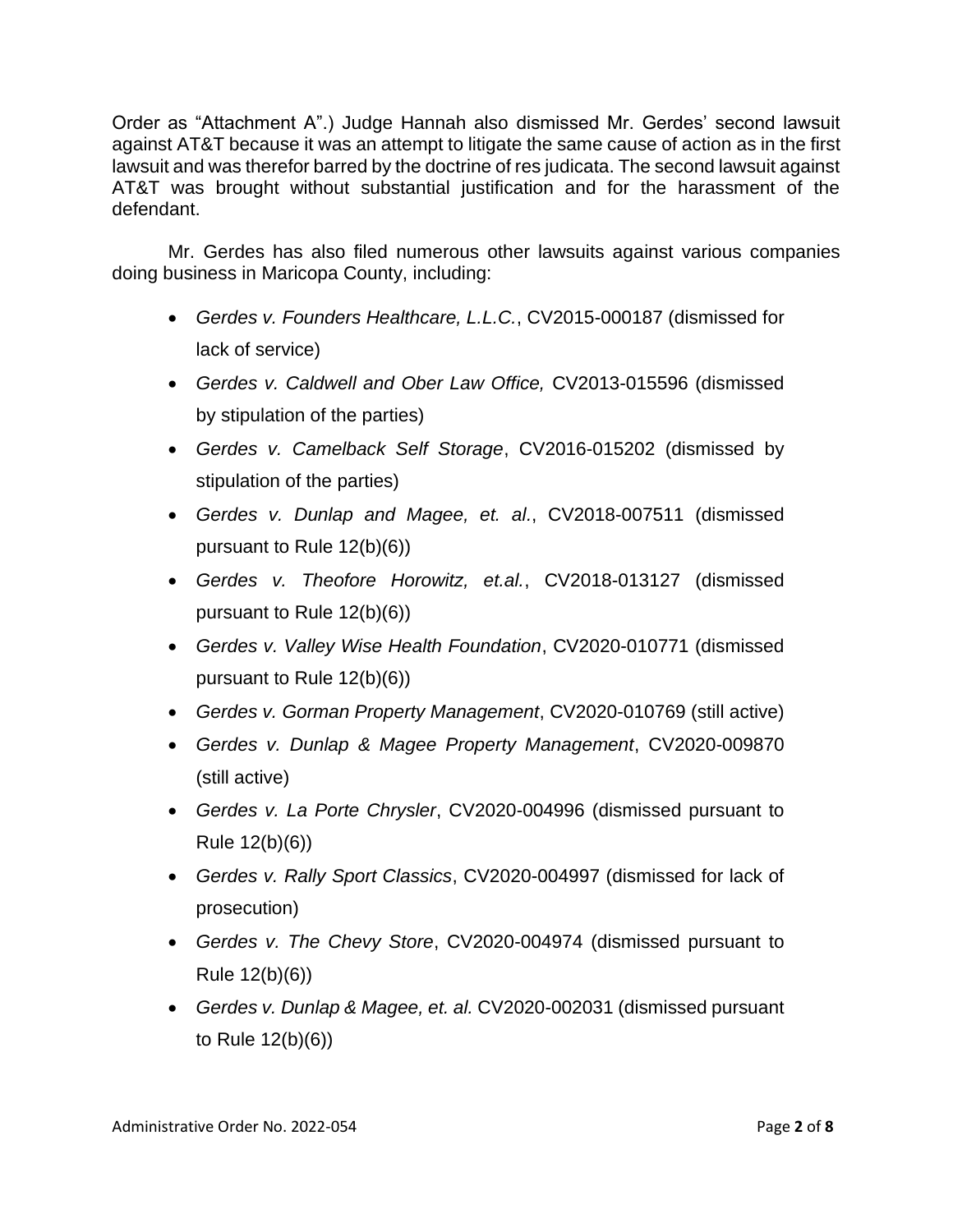In another case that was ordered dismissed by an arbitrator, the arbitrator found that Mr. Gerdes had "engaged in a pattern of willfully filing improper, dishonest and frivolous motions and filings" and had engaged in a "severe pattern of misconduct." "Ruling on Defendants' Motion for Rule 11 Sanctions" filed March 27, 2019 in *Gerdes v. Abdiel and Courtney Sotelo*, CV2018-007405.

The Court finds that Mr. Gerdes has engaged in vexatious conduct by filing claims or requests for relief that have been subject to previous rulings in previous litigation; has unreasonably expanded court proceedings; and has brought court actions without "substantial justification" as defined in A.R.S. §12-349.

The Court may issue an order limiting such a litigant's ability to file future lawsuits, motions, and requests for relief to the extent necessary to curtail the improper conduct. The Court finds the orders set out below to be the least restrictive orders that will adequately address Mr. Gerdes established pattern of abuse.

# **IT IS THEREFORE ORDERED** as follows:

- 1. Mr. Gerdes may not file any new causes of action as a pro se litigant after the date of this order without leave of the Civil Presiding Judge or his/her designee.
- 2. Mr. Gerdes may not file any further pleading or motion in any of his current lawsuits as a pro se litigant without first seeking leave from the judicial officer assigned to that lawsuit.
- 3. Any motion for leave to file any lawsuit, pleading or motion shall be captioned "Application Pursuant to Court Order Seeking Leave to File." Mr. Gerdes must either cite this order in his application, or attach as an exhibit a copy of this order.

If approval for filing a new action by Mr. Gerdes is granted, the Clerk of Court may accept subsequent filings in that cause number from Mr. Gerdes. This Administrative Order does not preclude Mr. Gerdes from filing a Notice of Appeal or a Notice of Cross-Appeal in accordance with Arizona Rules of Civil Appellate Procedure Rule 8(a) and (b).

Dated this  $3<sup>rd</sup>$  day of May, 2022.

 /s/ Joseph C. Welty Honorable Joseph C. Welty Presiding Judge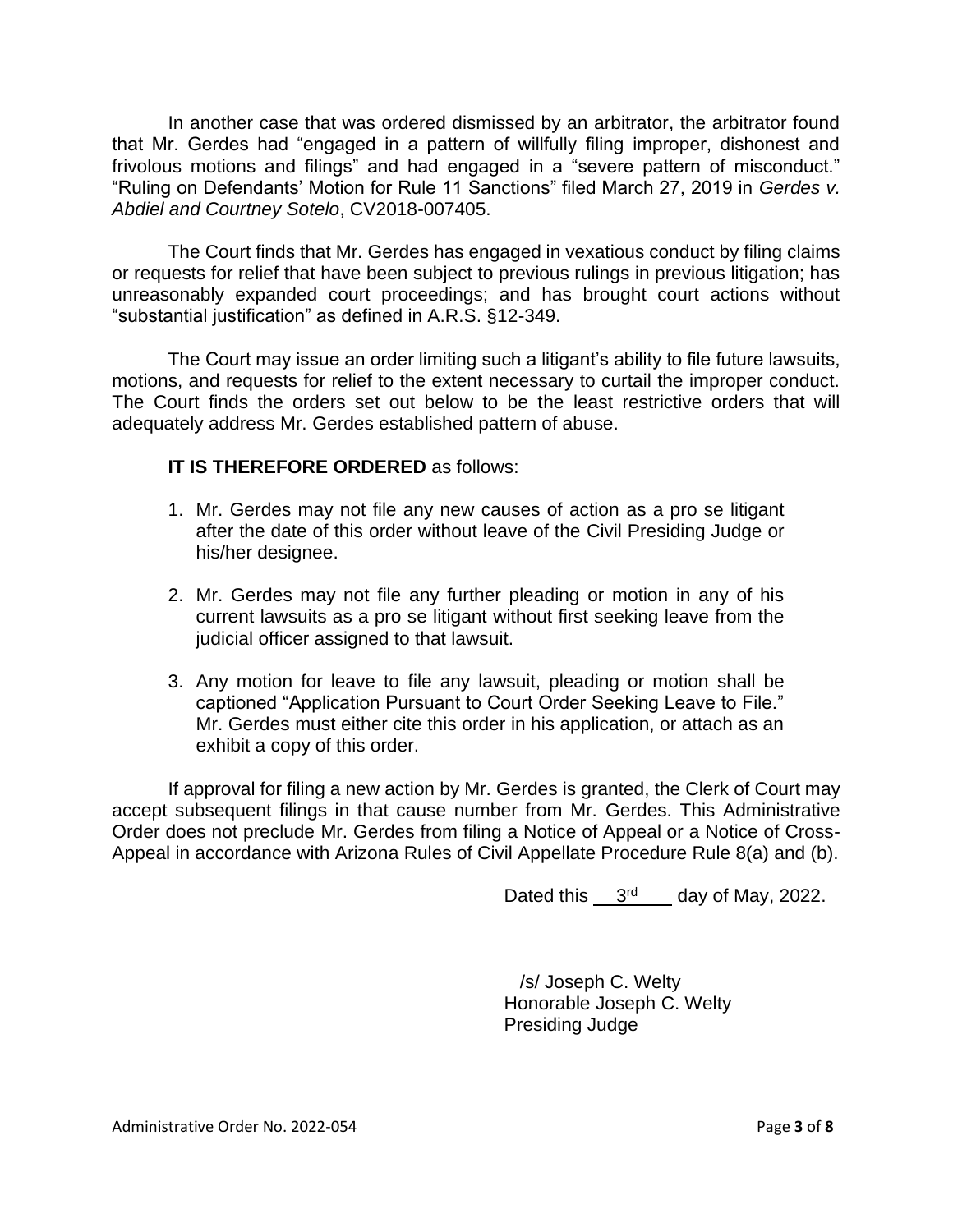Original: Clerk of the Superior Court

Copies: Hon. Jeffrey Fine, Clerk of the Superior Court Hon. Pamela Gates, Civil Department Presiding Judge Hon. John Hannah, Superior Court Judge Raymond L. Billotte, Judicial Branch Administrator Luke Emerson, Civil Department Administrator Lay Allen Gerdes Richard L. Cobb, Lake & Cobb, P.L.C.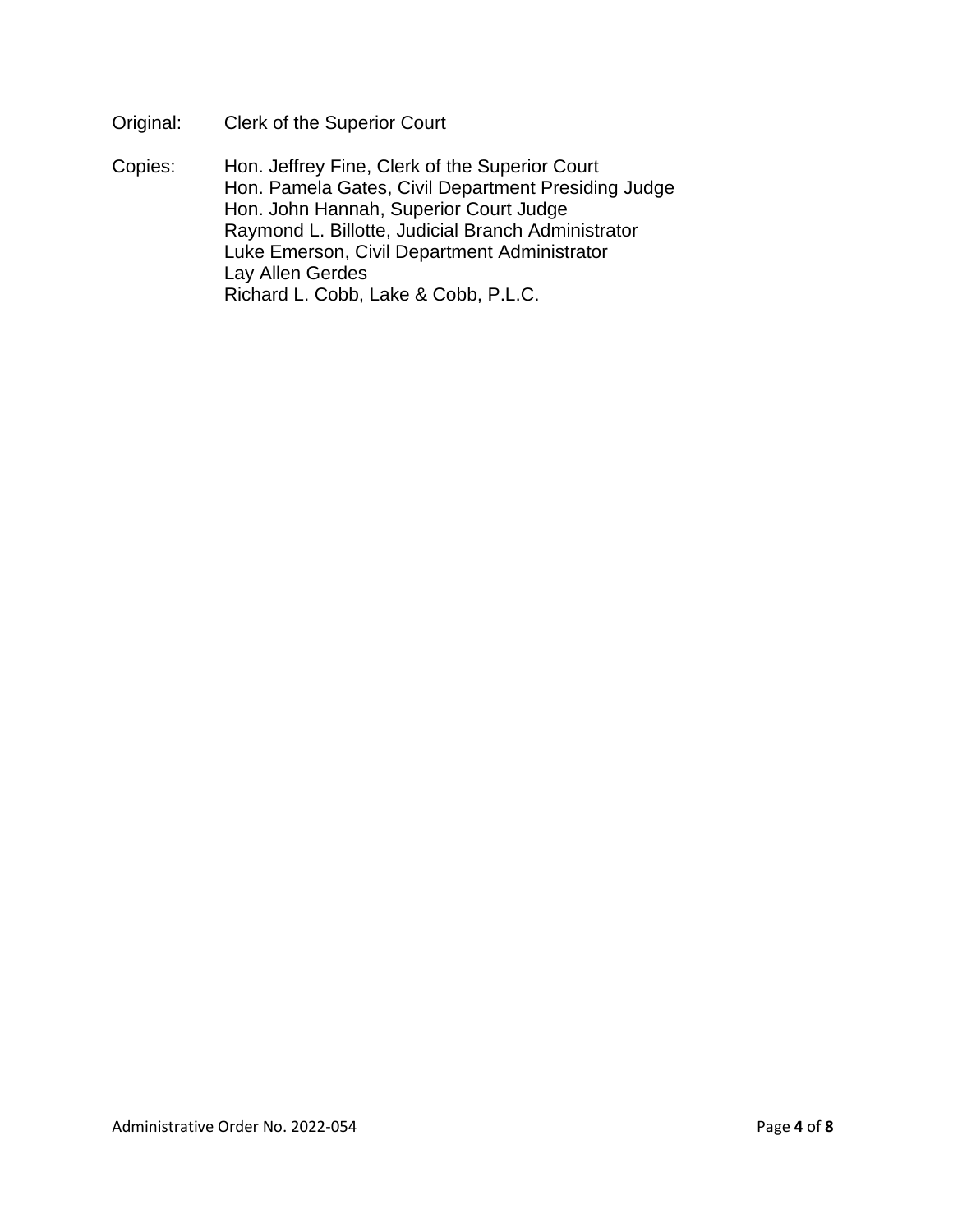# Attachment A

Hon. John R. Hannah Jr. March 1, 2022 - Minute Entry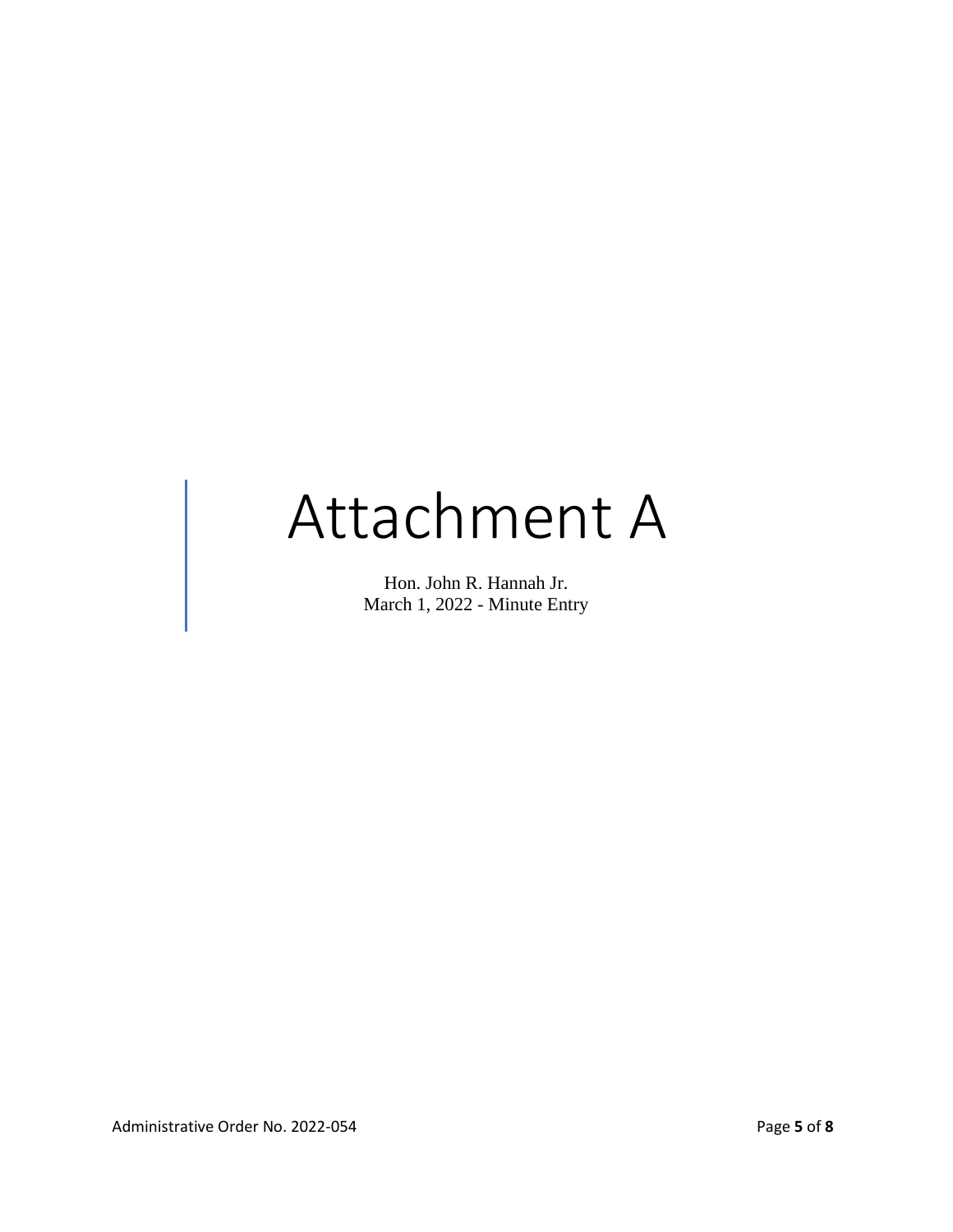Clerk of the Superior Court \*\*\* Electronically Filed \*\*\* 03/02/2022 8:00 AM

#### SUPERIOR COURT OF ARIZONA MARICOPA COUNTY

CV 2021-018446 03/01/2022

HONORABLE JOHN R. HANNAH JR A. Walker

CLERK OF THE COURT Deputy

LAY ALLEN GERDES LAY ALLEN GERDES

1001 E 8TH ST # 3003 TEMPE AZ 85281

v.

A T & T MOBILITY L L C RICHARD L COBB

COURT ADMIN-CIVIL-ARB DESK JUDGE HANNAH JUDGE WELTY

# MINUTE ENTRY

The Court has read and considered the request of defendant AT&T Mobility, LLC to have *pro se* plaintiff Lay Allen Gerdes declared a vexatious litigant pursuant to A.R.S. section 12-3201. The power to declare a vexatious litigant rests with the Presiding Judge or designee. A.R.S. section 12-3201(A). The Court will refer this matter accordingly, for consideration of whether Mr. Gerdes should be designated a vexatious litigant.

A *pro se* litigant is a vexatious litigant if the court finds the *pro se* litigant engaged in vexatious conduct. A.R.S. section 12-3201(C). For this purpose, "vexatious conduct" includes any of the following:

Docket Code 019 Form V000A Form V000A Page 1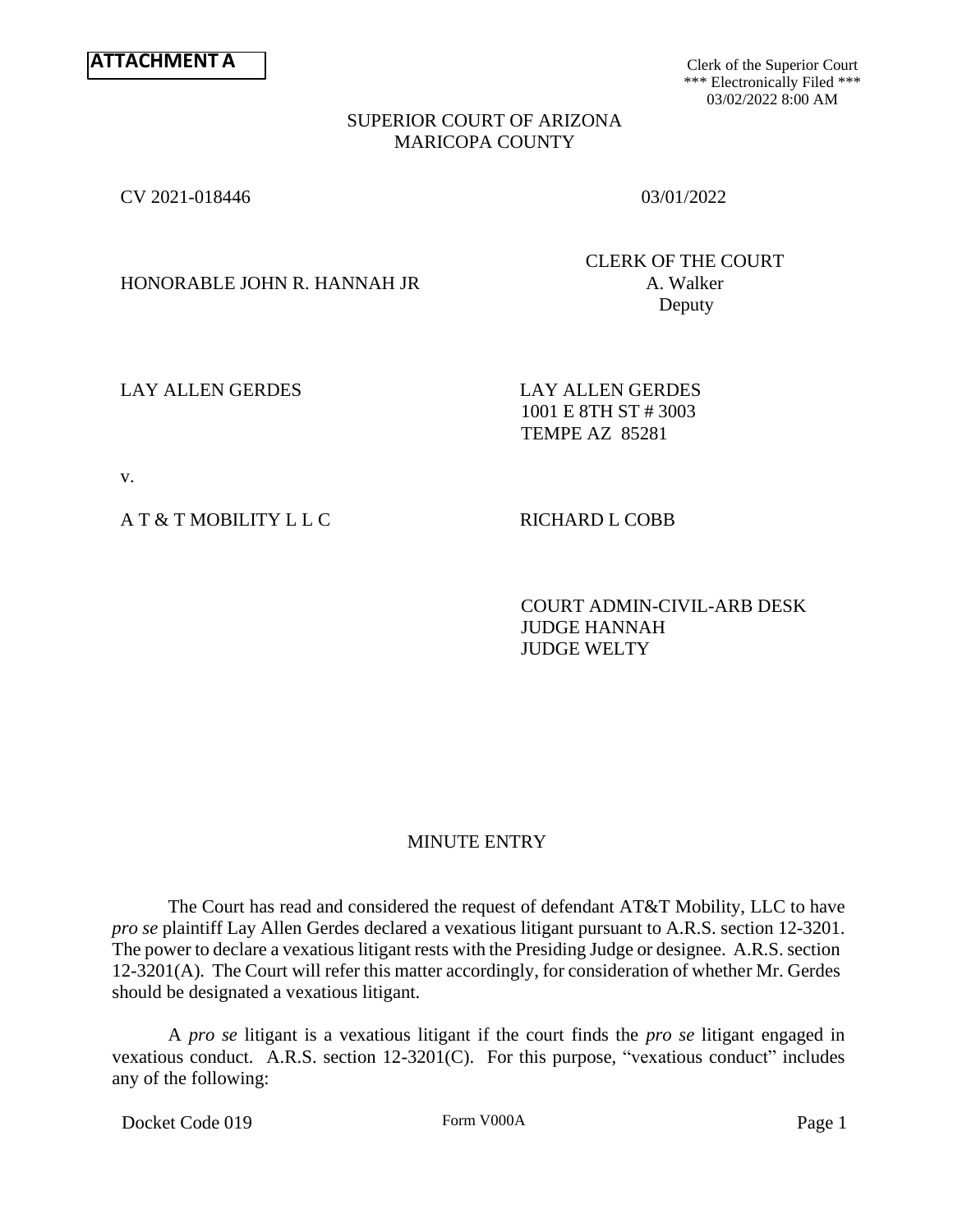## SUPERIOR COURT OF ARIZONA MARICOPA COUNTY

## CV 2021-018446 03/01/2022

- Repeated filing of court actions solely or primarily for the purpose of harassment.
- Unreasonably expanding or delaying court proceedings.
- Court actions brought or defended without substantial justification.
- Engaging in abuse of discovery or conduct in discovery that has resulted in the imposition of sanctions against the pro se litigant.
- A pattern of making unreasonable, repetitive and excessive requests for information.
- Repeated filing of documents or requests for relief that have been the subject of previous rulings by the court in the same litigation.

A.R.S. section 12-3201(E).

The present case was dismissed on *res judicata* grounds because the plaintiff *pro se* unsuccessfully litigated the same cause of action in Maricopa County Superior Court No. CV2020- 006585. The plaintiff lost in the prior case on a motion for summary judgment. The plaintiff changed his theory here, from breach of contract to fraud in the inducement of the contract, but the underlying facts are the same. The Court finds the present case was brought without substantial justification and for harassment of the defendant.

Mr. Gerdes has filed a total of 16 civil cases as plaintiff in Maricopa County Superior Court since 2013, nine of which (including this case and its predecessor) were filed in 2020 or 2021. Only one case is still being litigated. Maricopa County Superior Court No. CV2020-009870, consolidated with CV2020-010769. One was removed to United States District Court by the defendant. Maricopa County Superior Court CV2021-017893.

The rest of Mr. Gerdes' cases have failed at the earliest stages. Two cases were administratively dismissed for lack of service or lack of prosecution. Maricopa County Superior Court Nos. CV2015-000187, CV2020-004997. Three were dismissed by stipulation or unopposed motion after minimal litigation or no litigation at all. Maricopa County Superior Court Nos. CV2013-015596, CV2016-015202, CV2018-007511. Five in addition to the present case were dismissed on Rule 12(b) motions for various reasons including lack of personal jurisdiction and failure to state a claim. Maricopa County Superior Court Nos. CV2018-013127, CV2020-002031, CV2020-004974, CV2020-004996, CV2020-010771. The Court finds that these cases demonstrate a pattern of initiating litigation without substantial justification or for an improper purpose such as harassment.

A twelfth dismissed case was ordered dismissed by an arbitrator based on a "severe pattern of misconduct by the plaintiff." "Ruling on Defendants' Motion for Rule 11 Sanctions" filed March 27, 2019 in Maricopa County Superior Court No. CV2018-007405. The arbitrator found that the plaintiff had "engaged in a pattern of willfully filing improper, dishonest and frivolous motions and filings" even after having been "cautioned by the . . . arbitrator on numerous occasions

Docket Code 019 Form V000A Form V000A Page 2